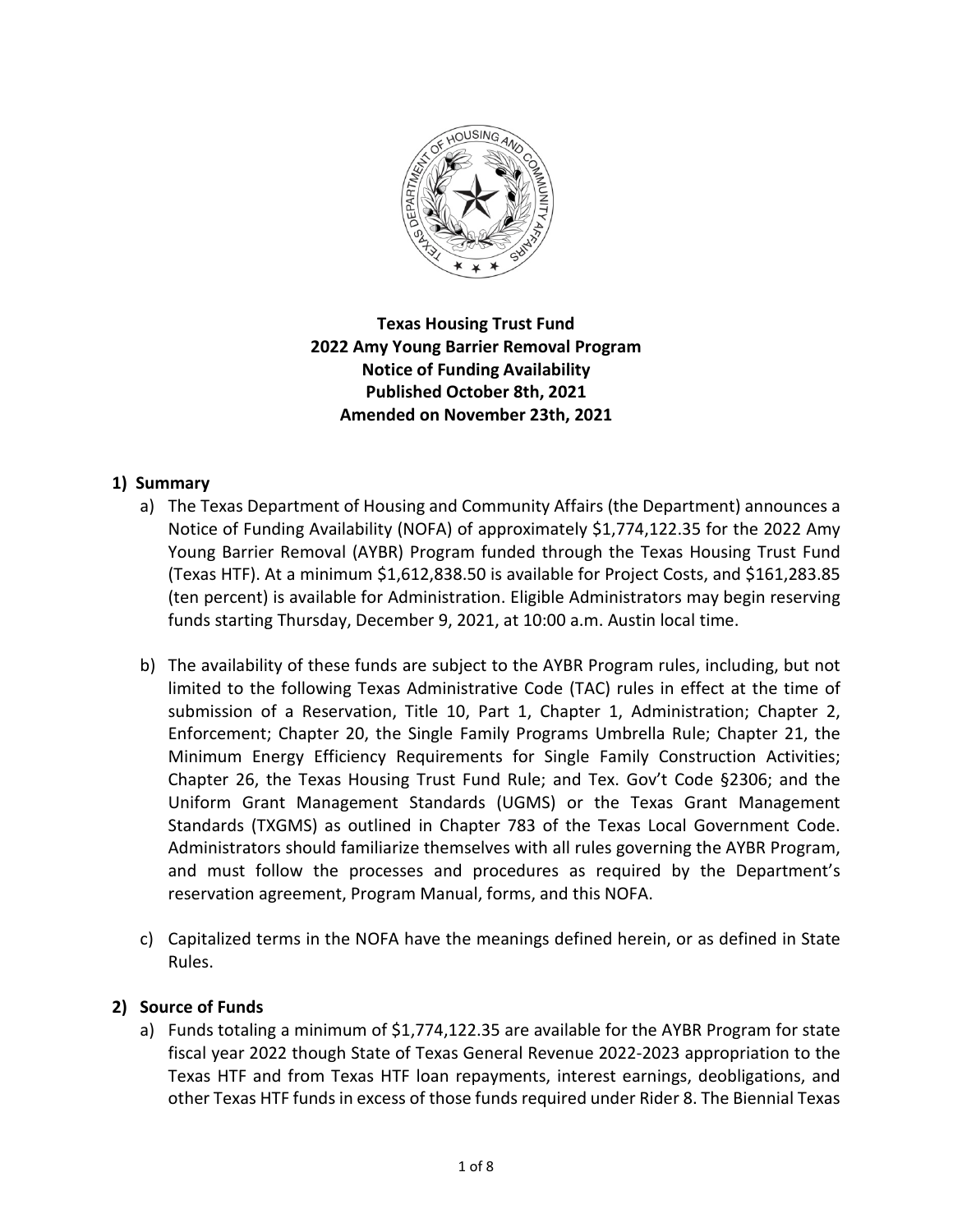HTF Plan detailing the allocation of the Texas HTF may be reviewed on the TDHCA website at [https://www.tdhca.state.tx.us/htf/background.htm.](https://www.tdhca.state.tx.us/htf/background.htm) The Department, in its sole discretion, also reserves the right to cancel or modify the amount available in this NOFA.

# **3) Eligible Activities**

The AYBR Program provides one-time grants of up to \$22,500 to Persons with Disabilities in a Household qualified as Low-Income. Grants are for home modifications that increase accessibility and eliminate life-threatening hazards, and correct substandard conditions. Specific program guidelines can be found at 10 TAC Chapter 26, Texas Housing Trust Fund Rule, Subchapter B, Amy Young Barrier Removal Program.

### **4) Limitation on Funds**

- a) Funding under this NOFA will be available through the Reservation System to Administrators with an active AYBR Program Reservation System Agreement (AYBR RSP Agreement). Applications to request an AYBR RSP Agreement are accepted on an ongoing basis, funding permitting. Applicants requesting an AYBR RSP Agreement must submit a completed Application, required documentation, and associated Application materials as detailed in Section 8 of this NOFA.
- b) Administrators with an active AYBR RSP Agreement may access the Reservation System during all of the funding phases described in Section 6 of this NOFA beginning December 9, 2021, the Reservation start date.
- c) The Department will process Reservation Setups on a first-come, first-served basis starting December 9, 2021. Reservation Setups submitted prior to the Reservation start date per the Reservation System time stamp will be disapproved, but may be resubmitted if funding remains available.
- d) Each Administrator that completes an AYBR Project may be eligible to receive funding for reimbursement for Administrative costs in an amount not to exceed 10% of the Project Funds expended on the Activity. This allowance is referred to as an Administration Fee in at 10 TAC §26.21. This should not be construed to mean that Administrative funds must be paid to an Administrator as a flat fee; Administrators must retain documentation of having incurred eligible Administrative expenses in an amount equal to or exceeding the request for reimbursement of Administrative expenses in accordance with the requirements for subrecipients in UGMS or TXGMS, as applicable.

# **5) Geographic Dispersion**

a) To promote the geographic dispersion of AYBR Program funds, the funds will be made available in three phases in each Uniform State Service Region (Service Region) and in each Service Region's rural and urban subregions. For a map of State Service Regions and a list of rural and urban places, please visit the Program website: http://www.tdhca.state.tx.us/ [/single-family/amy-young.htm.](http://www.tdhca.state.tx.us/htf/single-family/amy-young.htm)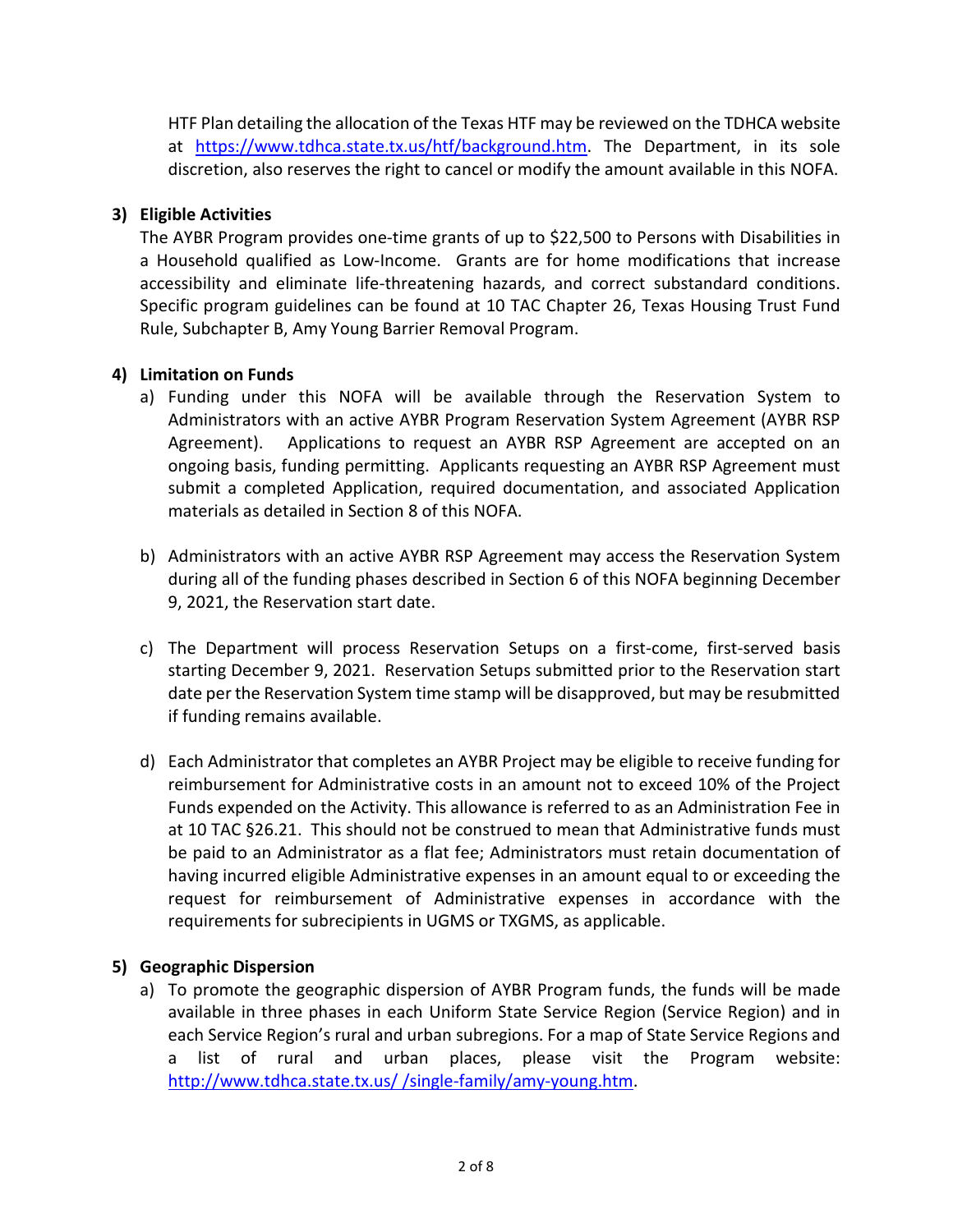| <b>State</b>   | <b>Project and Admin</b> | <b>Project and Admin</b> |                           |
|----------------|--------------------------|--------------------------|---------------------------|
| <b>Service</b> | <b>Funds for</b>         | <b>Funds for</b>         | <b>Total Available in</b> |
| <b>Region</b>  | <b>Urban Subregion</b>   | <b>Rural Subregion</b>   | <b>Region</b>             |
| 1              | \$86,970.95              | \$49,500.00*             | \$136,470.95              |
| $\overline{2}$ | \$86,970.95              | \$49,500.00              | \$136,470.95              |
| 3              | \$86,970.95              | \$49,500.00              | \$136,470.95              |
| 4              | \$86,970.95              | \$49,500.00              | \$136,470.95              |
| 5              | \$86,970.95              | \$49,500.00              | \$136,470.95              |
| 6              | \$86,970.95              | \$49,500.00              | \$136,470.95              |
| 7              | \$86,970.95              | \$49,500.00              | \$136,470.95              |
| 8              | \$86,970.95              | \$49,500.00              | \$136,470.95              |
| 9              | \$86,970.95              | \$49,500.00              | \$136,470.95              |
| 10             | \$86,970.95              | \$49,500.00              | \$136,470.95              |
| 11             | \$86,970.95              | \$49,500.00              | \$136,470.95              |
| 12             | \$86,970.95              | \$49,500.00              | \$136,470.95              |
| 13             | \$86,970.95              | \$49,500.00              | \$136,470.95              |
| <b>Total</b>   | \$1,130,622.35           | \$643,500.00             | \$1,774,122.35            |

\*equivalent to 2 household reservations of the maximum project and administration funding (\$24,750)

# **6) Allocation of Funds**

- a) A minimum of \$1,612,838.50 for Project funding and \$161,283.85 for Administration are available through the AYBR Program Reservation System subject to the limitations outlined in Section 4 of this NOFA. In accordance with Geographic Dispersion limitations outlined in Section 5 of this NOFA, funds will be available under each Uniform State Service Region by subregion (Rural and Urban) beginning on **Thursday, December 9, 2021, at 10:00 a.m.** Austin local time until **Wednesday, January 12, 2022, at 5:00 p.m.**  Austin local time.
- b) On **Thursday, January 13, 2022, at 10:00 a.m.** Austin local time, any funds which have not been requested under section 6(a) of this NOFA will collapse within each region and will be made available by Uniform State Service Region until **Wednesday, February 16, 2022, at 5:00 p.m.** Austin local time.
- c) On **Thursday, February 17, 2022, at 10:00 a.m.** Austin local time, any funds which have not been requested under sections 6(a) or 6(b) of this NOFA will collapse, and be made available in any Uniform State Service Region.
- d) Additional Program funding may become available from cancellations of Reservation Setups. The Department will release any available funds from cancellations on Tuesdays at or after 10:00 a.m. Austin local time. If the Department offices are closed on a Tuesday, the funds, if any, will be released the next business day on which the offices are open.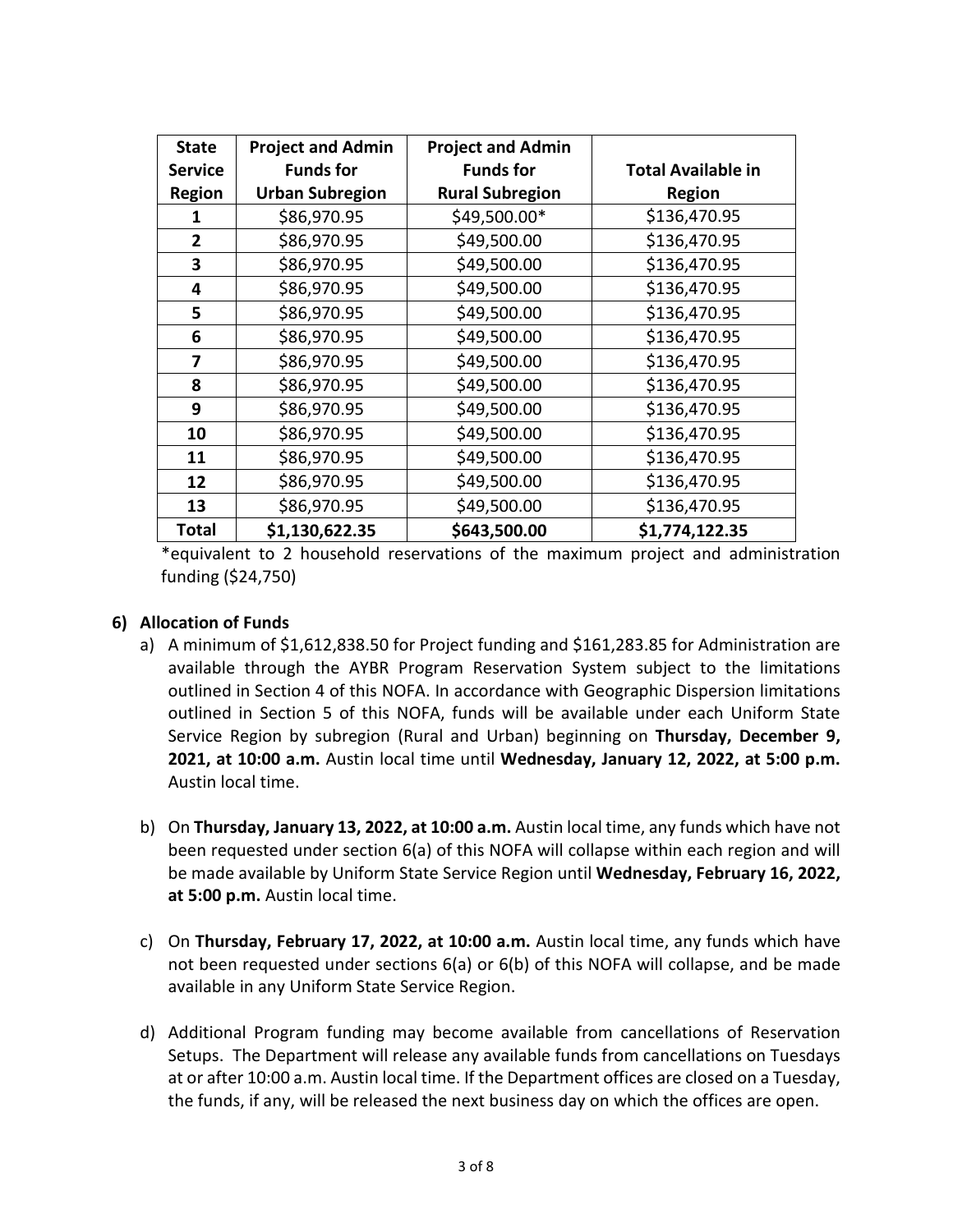- e) Except as limited in this NOFA or by statute, the Department may reprogram funds at any time to the AYBR Reservation System, or to administer directly.
- f) An alternative timeline and method of releasing funds may be implemented, at the Department's sole discretion. Subsequent changes to the timeline or method of release will be published on the Department's website. However, failure to do so will not invalidate reservations that are otherwise made in accordance with this NOFA.
- g) Updated balances for the AYBR Reservation System may be accessed online at [https://www.tdhca.state.tx.us/htf/single-family/amy-young.htm.](https://www.tdhca.state.tx.us/htf/single-family/amy-young.htm) Reservations of funds may be submitted at any time during the term of a RSP Agreement, as long as funds are available in the Reservation System. Participation in the Reservation System is not a guarantee of funding availability.

### **7) Eligible and Ineligible Applicants**

- a) Eligible Applicants include Units of General Local Government, Nonprofit Organizations, Public Housing Authorities, Local Mental Health Authorities, and Councils of Government.
- b) Ineligible Applicants include Participating Jurisdictions (i.e., cities and counties) that receive a direct award of HOME funding from the U.S. Department of Housing and Urban Development, unless during the prior state fiscal year there was not another AYBR Administrator in the Participating Jurisdiction. HOME Participating Jurisdictions may consult with Program staff to determine their eligibility to apply for an AYBR Reservation Agreement.
- c) Applicants are required to familiarize themselves with the Department's certification and debarment policies prior to application submission.

#### **8) Application Submission**

- a) The Department is accepting applications from eligible entities seeking to become Administrators of the AYBR Program and execute an AYBR RSP Agreement. Only Administrators with an executed and valid AYBR RSP Agreement will have access to the AYBR Reservation System and the funding under this NOFA.
- b) Eligible entities must provide the Department descriptions of staff experience and the history of participation in relevant programs that confirm the following:
	- i) Experience of at least 2 years in providing housing rehabilitation services to Low-Income Households in Texas;
	- ii) Experience with accessibility standards, applicable building codes, and construction serving the needs of Persons with Disabilities; and
	- iii) Qualifications of Administrator's housing inspector(s), according to the Qualified Inspection Certification form on the Program website.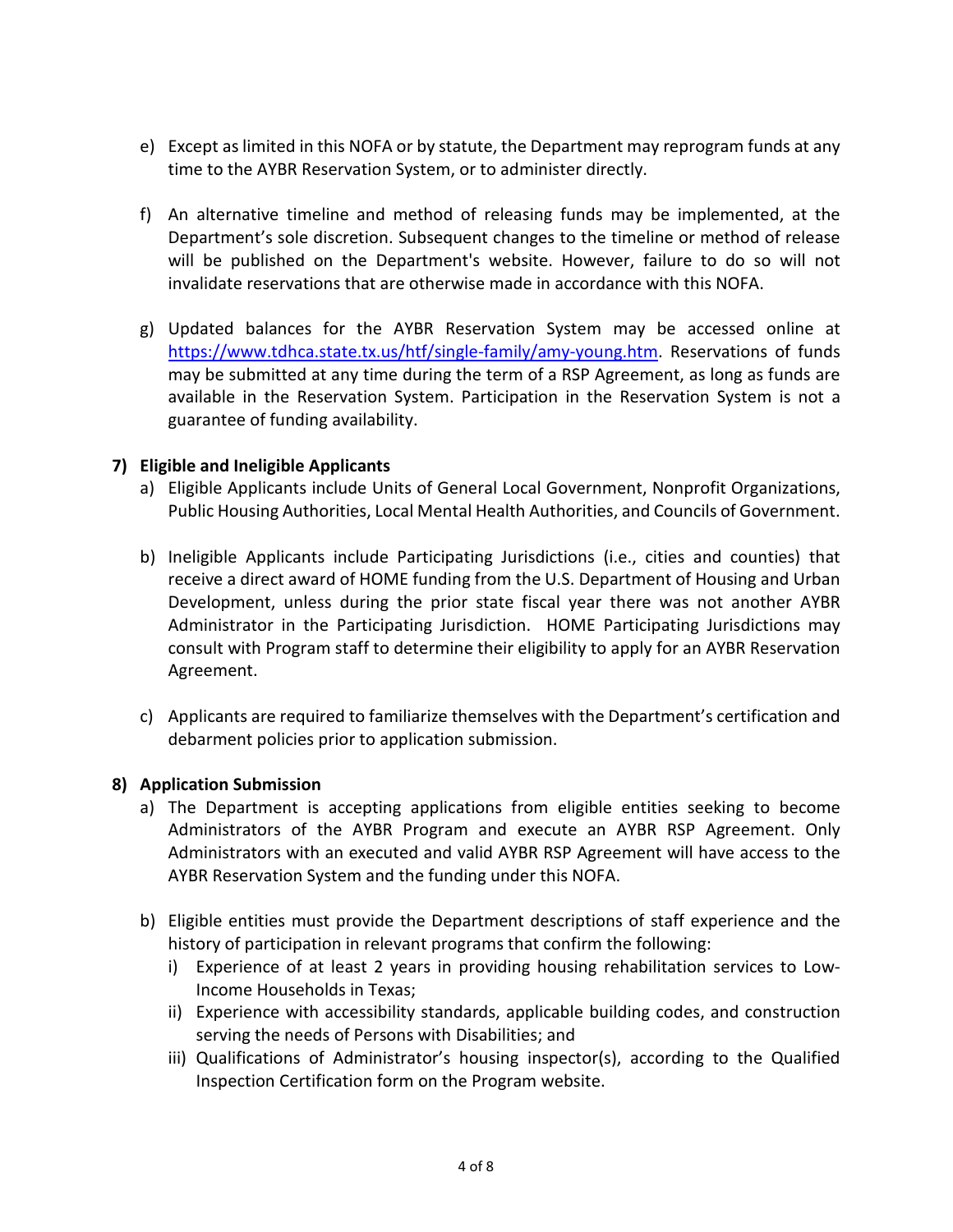- c) A partnership with another entity that meets the above history of participation is acceptable, but must be documented with a contract or memorandum of understanding (only allowable for intergovernmental agreements or an agreement between an entity and its Affiliate), subject to Department approval. Letters of support or intent will not meet the history of participation requirements.
- d) Entities seeking to become an Administrator of the Program must complete the Reservation System Access Application available on the website at [https://www.tdhca.state.tx.us/htf/single-family/amy-young.htm,](https://www.tdhca.state.tx.us/htf/single-family/amy-young.htm) including a Previous Participation Form for Single Family and Community Affairs located at [https://www.tdhca.state.tx.us/pmcdocs/SF-PrevParticipationForm.xls.](https://www.tdhca.state.tx.us/pmcdocs/SF-PrevParticipationForm.xls) Completed Applications may be submitted to [HTF@tdhca.state.tx.us.](mailto:HTF@tdhca.state.tx.us) Applications will be reviewed in the order in which they are received.

### **9) Reservation System Guidelines**

- a) An Administrator may not have more than 5 reservations in "active" status from this NOFA at any one time *in their corresponding state region* until the service region collapse on **Thursday, January 13, 2022**, at which time the maximum allowable reservations in "active" status will be **increased to 10**. Completed activities that are undergoing processing of the draw request (in "Pending PM2 Approval" status) do *not* count towards the limit of 10 active reservations.
- b) On **Thursday, February 17, 2022**, at statewide collapse, the maximum allowable reservations in "active" status will be **increased to 15**. Completed activities that are undergoing processing of the draw request (in "Pending PM2 Approval" status) do *not* count towards the limit of 15 active reservations
- c) An Administrator may have an additional 5 reservations in "active" status from this NOFA at any one time *in other regions, which will not be counted as part of the number of reservations calculated in a) and b) in this section.* Completed activities that are undergoing processing of the draw request (in "Pending PM2 Approval" status) do *not* count towards the limits of active reservations.
- d) The Department reserves the right to suspend or limit access to the Reservation System for Administrators out of compliance with Program requirements such as past due Single Audits or Audit certification forms; late responses to Compliance monitoring or Audit Management letters, Administrator ineligibility, inadequate staffing or inadequate capacity, complaints, etc. The Department may restore Administrator access upon the Department's acceptance of required documentation.
- e) The Department may de-authorize access to the Reservation System by an Administrator and terminate their AYBR Program Reservation System Agreement if the Administrator does not meet requirements in this NOFA, violates the Department Rules, or violates the AYBR Program Reservation System Agreement.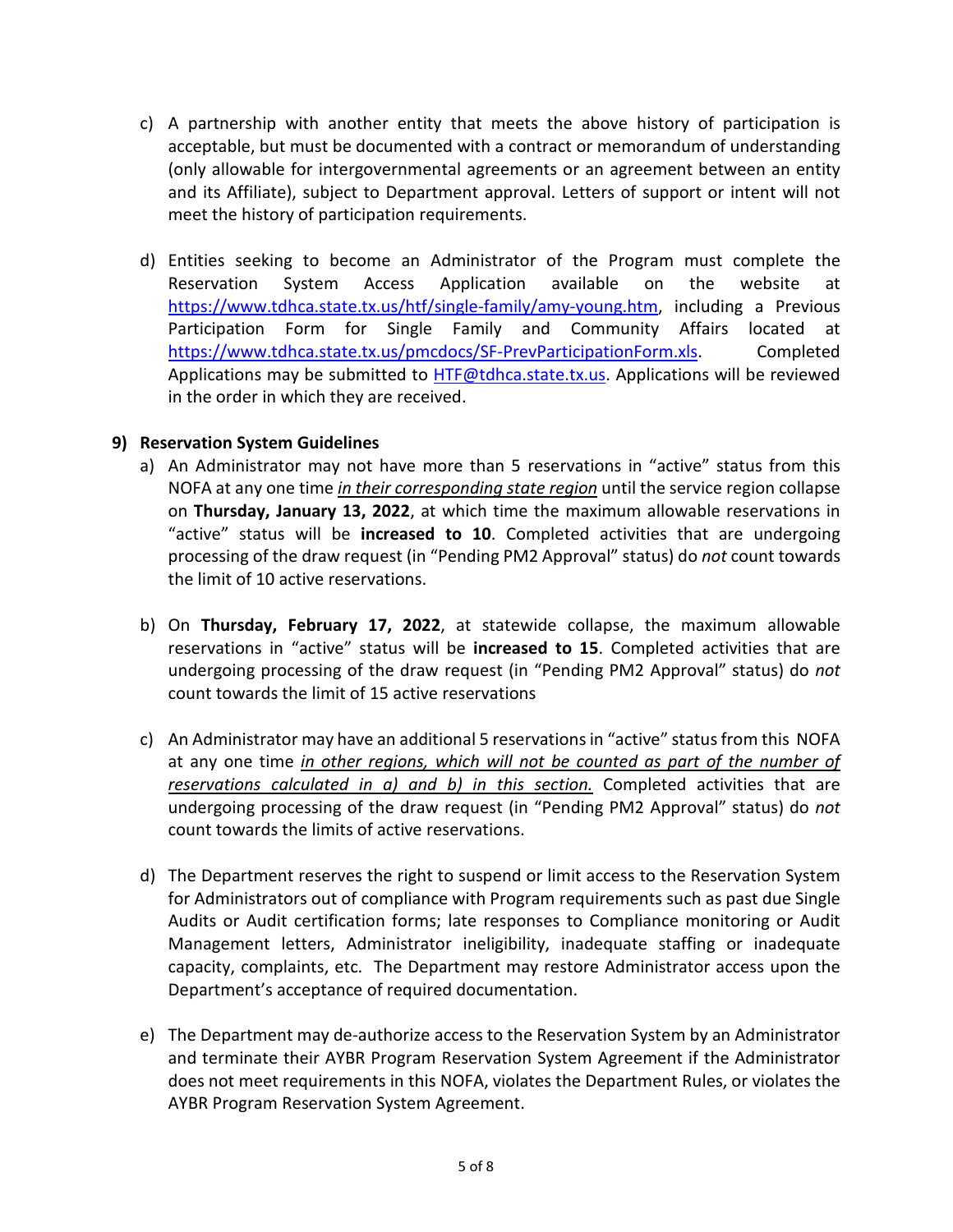#### **10) Property and Construction Guidelines**

- a) Owner-occupied homes and certain rental units are eligible for Program assistance in accordance with 10 TAC §26.26.
- b) In owner-occupied homes, the owner of record must reside in the home as their permanent residence unless otherwise approved by the Department. If the property is family-owned and the owner of record is deceased or not a Household member, the Department may deem the property renter-occupied unless satisfactory documentation is provided to the Department that confirms otherwise.
- c) In rental units, all Household occupants, including the Person with Disability, must be named on the Program Intake Application and Household Income Certification. Program funds may not be used to eliminate substandard conditions in rental units, but may be used for accessibility modifications after the substandard conditions have been corrected by the property owner at the property owner's expense.
- d) Administrators must follow the construction requirements in 10 TAC §26.27.
- e) Administrators must follow all applicable sections of their local building codes and ordinances. In the absence of local building code, Administrators must adhere to the construction standards and guidelines detailed in the Program Rule and Manual.

# **11) Reservation Stage 1 – Household Eligibility Review**

- a) The Program Manual and the Reservation System User Guide outline how to determine income eligibility and submit Reservation Setups. Both are available on the Department's website.
- b) After collecting and verifying the required Household income and property eligibility documentation, the Administrator shall enter the Reservation Setup information into the online Reservation System, upload and submit all required forms as described in the Program Manual and Reservation System User Guide, and reserve up to the maximum of \$22,500 in Project Costs per Household.
- c) The Department will process Reservation Setups in the order submitted on the Reservation System. Submission of a Reservation Setup on behalf of a Household does not guarantee funding.
- d) If the Reservation Setup is incomplete, as defined in the Program Manual, it will be set back to "pending" status and funds will be released and available for other reservation requests. If the documentation needs correction or additional information, the Department will notify the Administrator of the deficiencies in writing. If any deficiencies remain uncured 10 calendar days after notification, the Department may cancel the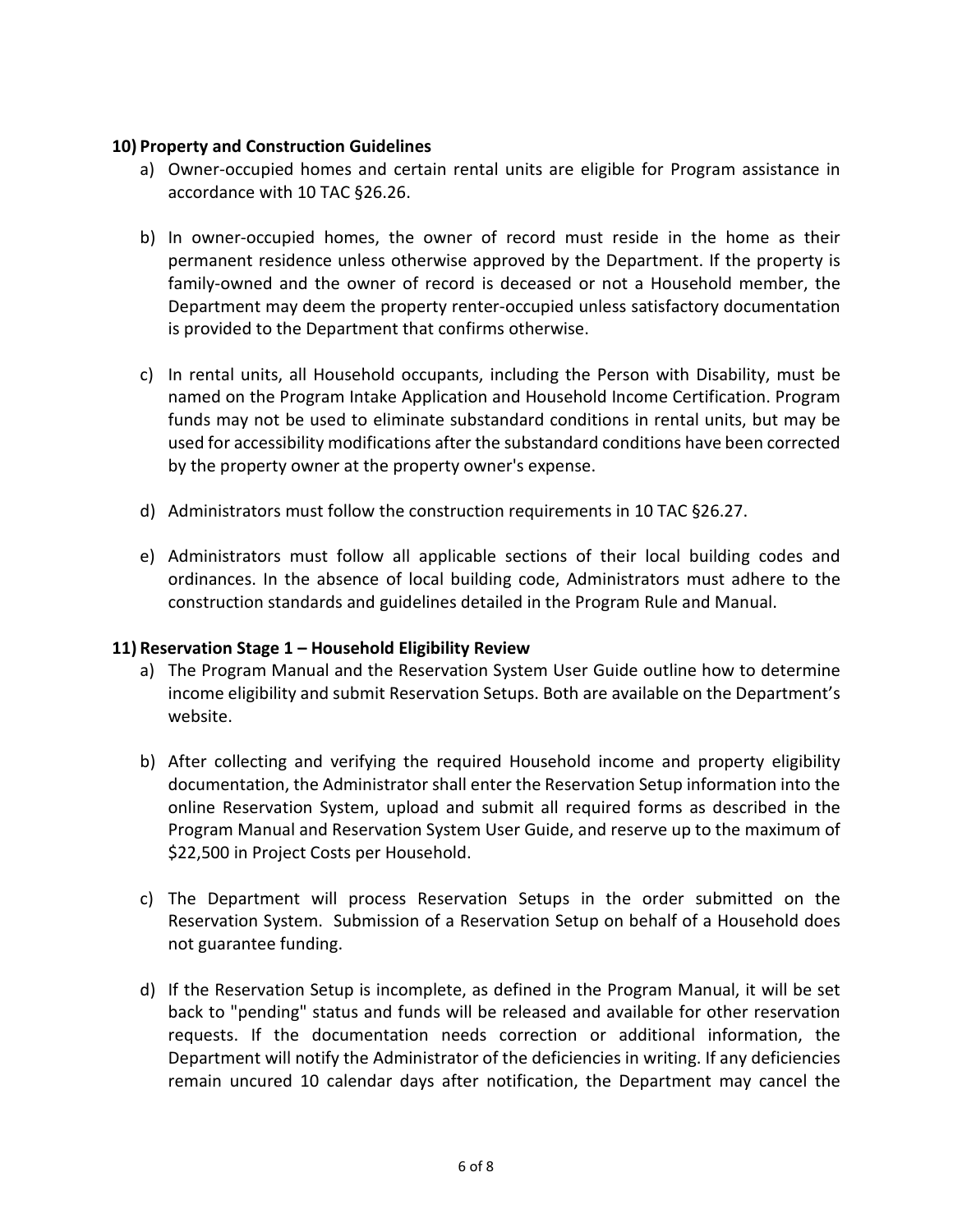reservation. No extensions to Reservation Setups will be granted but the Administrator may resubmit the Reservation Setup, if funds are available.

e) Once the Department approves the Reservation Setup, the Department will reserve up to the maximum of \$22,500 in Project Costs and an Administration Fee equal to 10% of the Project Costs in the Reservation System on behalf of the Household. The Department will notify the Administrator via an automated email of the completion of Stage 1 and instruct the Administrator to proceed to Stage 2.

# **12) Reservation Stage 2 – Initial Inspection, Work Write-Up & Cost Estimate Review**

- a) Within 90 calendar days of when the Department approves the Reservation Setup and sets it to "active" status in the Reservation System, the Administrator must upload and submit the initial inspection, "before" photos, work write-up and cost estimation forms and all required documentation as described in the Program Manual.
- b) If documentation needs correction or additional information, the Department will notify the Administrator of the deficiencies. If any deficiencies remain uncured 14 calendar days after notification, the Department may cancel the reservation.
- c) Once the Department completes its review and approves the Stage 2 submission, the Department will notify the Administrator via an automated email of the completion of Stage 2 and instruct the Administrator to proceed to Stage 3.

# **13) Reservation Stage 3 – Construction Contract Bid Review**

- a) Within 90 calendar days of the Stage 2 approval, the Administrator must upload and submit the line item bid selected for contract award and other required documentation as described in the Program Manual.
- b) If documentation needs correction or additional information, the Department will notify the Administrator of the deficiencies. If any deficiencies remain uncured 14 calendar days after notification, the Department may cancel the reservation.
- c) Once the Department completes its review and approves the Stage 3 submission, the Department will notify the Administrator via an automated email of the completion of Stage 3 and instruct the Administrator to proceed with construction.

#### **14) Reservation Stage 4 – Draw Review**

a) The Administrator has 90 calendar days from the Stage 3 approval to complete all construction activities and upload and submit both the Project Costs and Administration Fee draw requests. The Program Manual and the Reservation System User Guide outline preparing and uploading draw requests. If the Administrator fails to meet this deadline, the Reservation may be canceled.